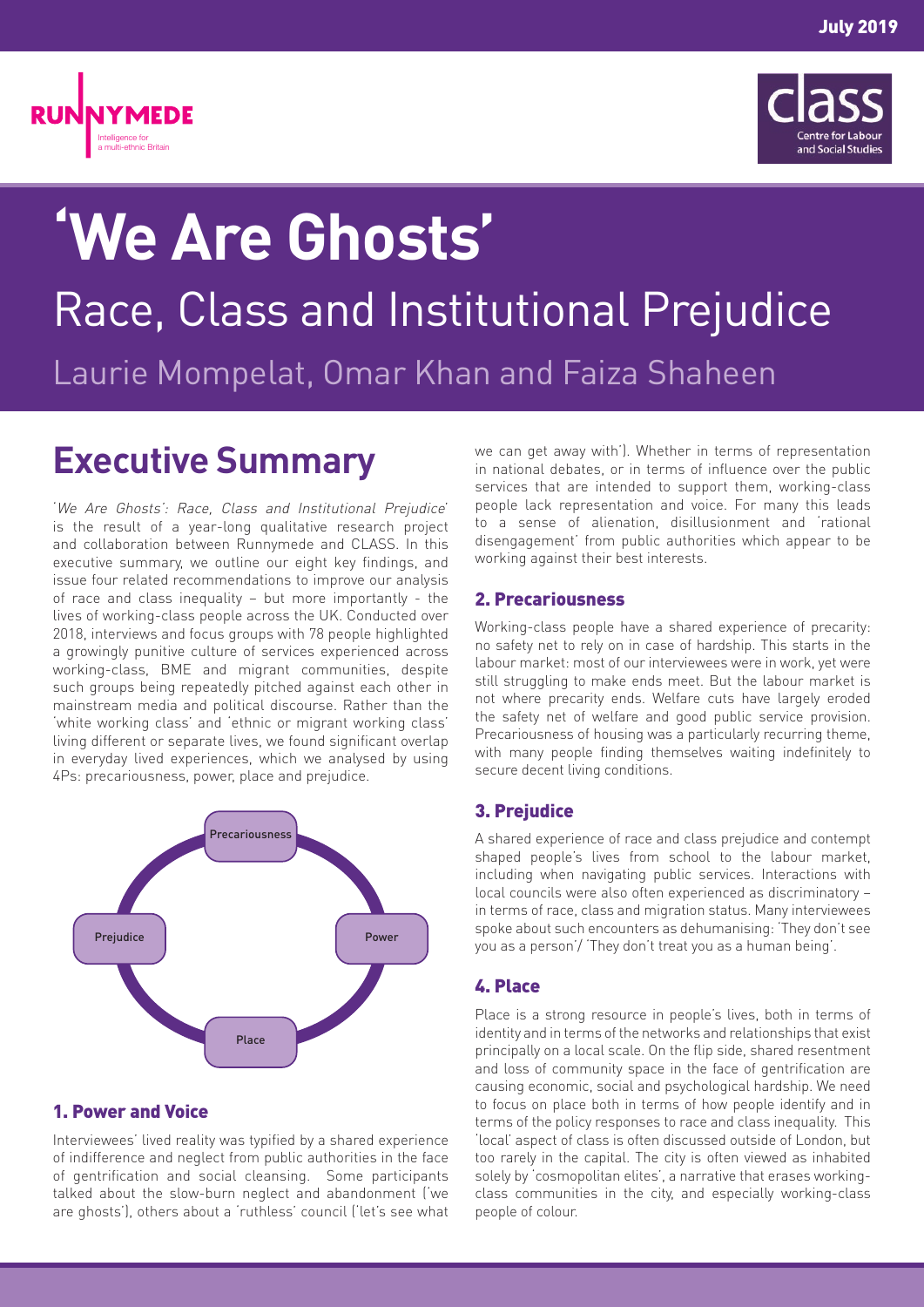

# Findings and Recommendations

# **1. Change the narrative**

The current conception of the working class in the public debate is often based on a mixture of misinformation and mythology, fails to recognise working-class voices and agency, increases division across racial lines, and is divorced from the lived realities of those experiencing race and class injustice. Working-class people are from every ethnic background, British born or migrants, are women as well as men, and live in every part of our country. We can and should build solidarity across such differences: shared identity can emerge from shared conditions but also from shared values, shared history of past struggles, willingness to support each other, and a sense of pride in and belonging to local neighbourhoods.

#### **Finding 1**

A set of **shared conditions** shaped the experience of workingclass people across all ages and ethnic groups:

- being held back from fulfilling their potential
- social alienation in institutional spaces
- feeling discriminated against in the labour market
- experiencing indignity and neglect when navigating public services
- shared resentment and loss of community space in the face of gentrification

#### **Finding 2**

Interviewees' local neighbourhoods were a main point of reference when discussing race and class dynamics: Ladbroke Grove and the Mangrove, the New Cross fire, and the Brixton uprisings would inform the conversations. Most interviewees displayed **a great deal of pride in and commitment to their community, describing local values of solidarity and camaraderie as an integral part of their identity**.

#### **Finding 3**

**Despite this set of shared conditions, 'class' was discussed with much ambivalence and confusion** by interviewees. The question: 'Would you call yourself working class?' was a source of contention and debate. **Older, male and white interviewees were usually the most confident in asserting their workingclass identity**, while other interviewees were more likely to be indifferent towards the term, to perceive it as only applying to white British people, or to reject it as a stigmatizing caricature.

#### **Recommendation 1**

- **Stop counterposing race and class.** Analysis of and the policy response to – both race and class should focus on material conditions as well as on prejudice and discrimination. How we talk about working-class, BME and migrant communities currently legitimizes and institutionalizes their disadvantages.
- **Root our understanding of the working class in people's current conditions** (4Ps: power, place, precariousness, prejudice), rather than top-down assumptions.
- **Recognize the role of place** in shaping how people interact and identify locally. National discussion and debates about inequality or community cohesion are often too distant from people's experiences and needs.
- We need **a conception of the working class that doesn't pitch working-class people against each other** along the lines of deserving/undeserving, white/BME, British/ migrants: such divides have justified policies that make all groups worse off.
- Our conception of the working class must **acknowledge the legacy of empire:** the injustice faced by workers in and from British colonies, and those workers' tremendous contribution to British economy and society over the centuries ([Our Migration Story](https://www.ourmigrationstory.org.uk/)).
- **Build on existing 'framing' work**, notably JRF's work on poverty, to outline the strengths of working-class communities and the current barriers that prevent them from securing better lives for themselves.

# **2. Rebuild the safety net, at work and through public services**

A narrative by itself won't change the conditions of working-class people in Britain. Our interviewees were usually more interested in discussing the current injustice and challenges they faced than how they identified or the national narrative on class. Rebuilding the safety net will require undoing years of benefit cuts, while also widening that net to respond to the new forms of precarity identified below (Finding 4 and Finding 5). This will involve improving the rights and outcomes of people in the labour market, but also expanding the services and benefits that are necessary to provide an adequate safety net for the 21st century.

#### **Finding 4**

Rather than a strong sense of 'working-class' identity, **what came out more concretely through focus groups was when and where interviewees' backgrounds were experienced as resulting in a lack of 'safety net'**, particularly in times of transition, ill health and crisis. It was in those moments that working-class people were most vulnerable, as they lacked financial safety, institutional support and networks in comparison with more privileged peers. This was accentuated by general housing precariousness: without medium- to long-

#### **Recommendation 2**

- **A genuine living wage**. The current national living wage (for those over 25) is £8.21, £0.79 less than a genuine living wage. In London, the living wage needs to be £10.55.
- **Adopt the Institute of Employment Rights' 'Manifesto for Labour Law'** to improve the security, pay, conditions and bargaining power of workers.<sup>1</sup> This includes establishing a Ministry for Labour to rebuild and promote collective bargaining structures.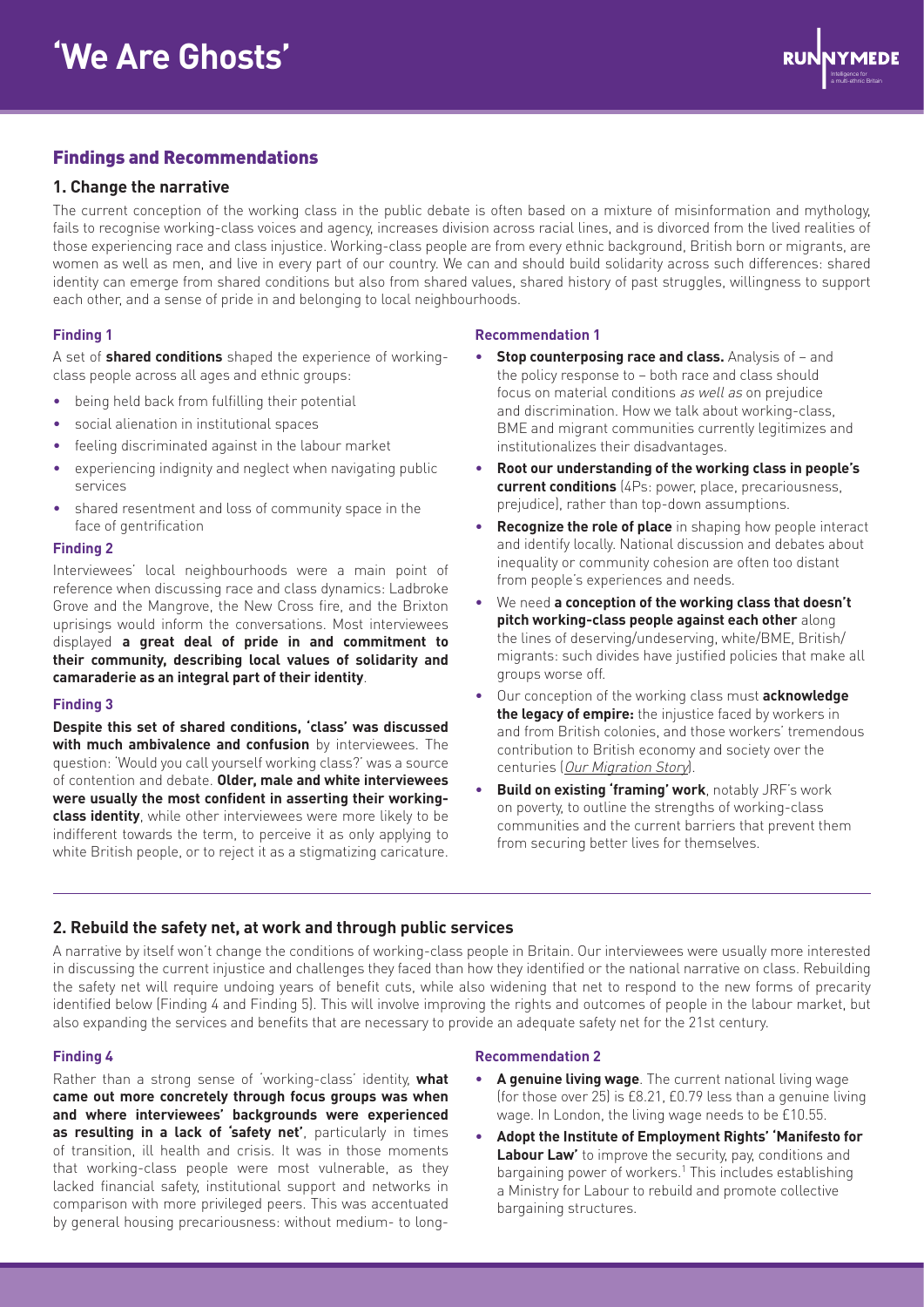# **'We Are Ghosts'**



term stability of housing, interviewees found it more difficult to access local services effectively, and to develop and tap into formal and informal networks of personal support.

#### **Finding 5**

**The changing face of contemporary work was a factor in blurring the lines of working-class affiliation.** Traditionally, work has been the anchor for working-class identity. However, with the growth of the gig economy, work has become more precarious and atomized. As new forms of low-income work do not provide the same sense of identity and common cause for mobilization, 'working class' as a badge of honour seems to have lost its resonance for many people.

- **Reinvest in public services** to bring spending back towards pre-2010 levels.
- Different regions or **localities will have different priorities**, but these should all focus on tackling whatever inequalities need the most extensive focus at the local level (transport, labour market, housing, etc.).
- **Stop the sell-off of public land.** Local authorities should be encouraged not to sell land to private developers where they are failing to provide affordable or social housing.<sup>2</sup>
- **Improve the security of housing tenure.** As well as building more social housing, this will require providing more long-term, low-cost secure private accommodation (e.g. five-year leases with inflation-protected rental rises).
- **Implement the idea of 'universal basic services'**, expanding the welfare state to include housing, food, transport and internet access.3
- **Lift the ban: give people seeking asylum the right to work**, so that they can use their skills and live in dignity. Everyone deserves a chance to contribute to the economy and to integrate into our communities.'
- **Re-introduce birth right citizenship** as part of a wider review into race, immigration and citizenship law and policy.
- **Relink benefits and inflation**, and ensure benefits more closely correspond to the relative poverty line.
- **Re-establish child poverty targets**, including a specific target to reduce disproportionately high BME child poverty.

#### **3. Strengthen voice and participation**

Improving working-class people's lives will require involving them more in decision-making and improving representation across institutions – in the media, in government, in arts, in the professions and universities. There are various ways of achieving these goals. The key point is that every public, private and charitable organization needs to develop ways of strengthening working-class voices and power.

#### **Finding 6**

**The lived reality of being working class in London was typified by a shared experience of indifference and neglect from the state and public authorities.** Interactions with local councils were often experienced as discriminatory, or complacent about residents' needs and difficulties. Some participants talked about slow-burn neglect and abandonment ('we are ghosts'), others about a 'ruthless' council ('let's see what we can get away with'), As a result, people were deterred from trusting and seeking to access statutory services, and relied instead on local networks and friends – as a lifeline or first port of call when facing injustice and hardship. Despite the proven benefits of strong communities, many interviewees expressed frustration at the lack of recognition for their efforts and contributions locally, within communities that are chronically underresourced, overstretched and dispersed by cuts to services.

#### **Recommendation 3**

- **Services should be co-produced**, so that people are involved not just as recipients of public services but as shapers of how those services are better delivered.
- **Devolve power, decision-making and resources locally.** Invest in local community organizations and networks, especially those that engage and involve working-class and ethnic minority people. Democracy requires a stronger civil society voice locally, and such organizations can also serve as intermediaries between the state and citizens.
- Ensure not only that **housing management organizations include working-class voices**, but that those voices **have real power over decision-making**.
- **Introduce the socioeconomic duty**, making class an 'equality ground'. This will allow for positive action measures to be taken on grounds of class as well as race.
- Organizations should set **targets to improve ethnic minority and working-class representation in the workplace**. This includes tackling discrimination in the labour market. Mandate equal pay audits and enforce tougher sanctions on companies who break the law.